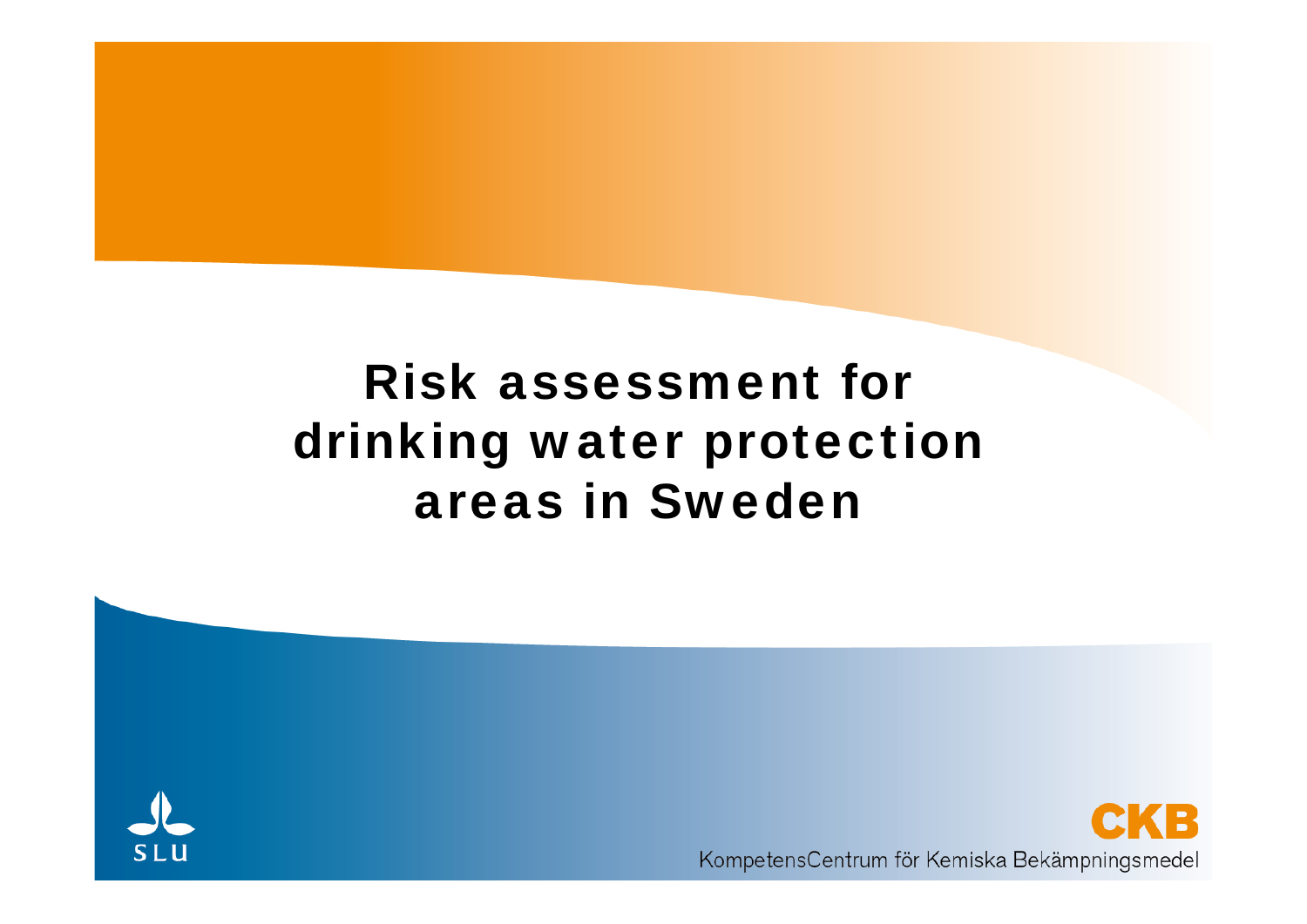## Background

- $\bullet$ • Farmers must apply to local authorities for permits to use PPP's in drinking water protection areas (WPA)
- $\bullet$  Lack of support for local authorities to help them carry out the necessary risk assessment
	- •**•** KEMI's "List of mobile substances" (withdrawn 2011)
	- •CKB summaries of EU documentation (withdrawn 2013)
- $\bullet$ ● CKB funded work to develop a decision-support tool (MACRO-DB)
	- •• Introduced in 2014 and now recommended for this purpose by the *Swedish Agency for Marine and Water Managment* (HaV), the responsible Swedish authority



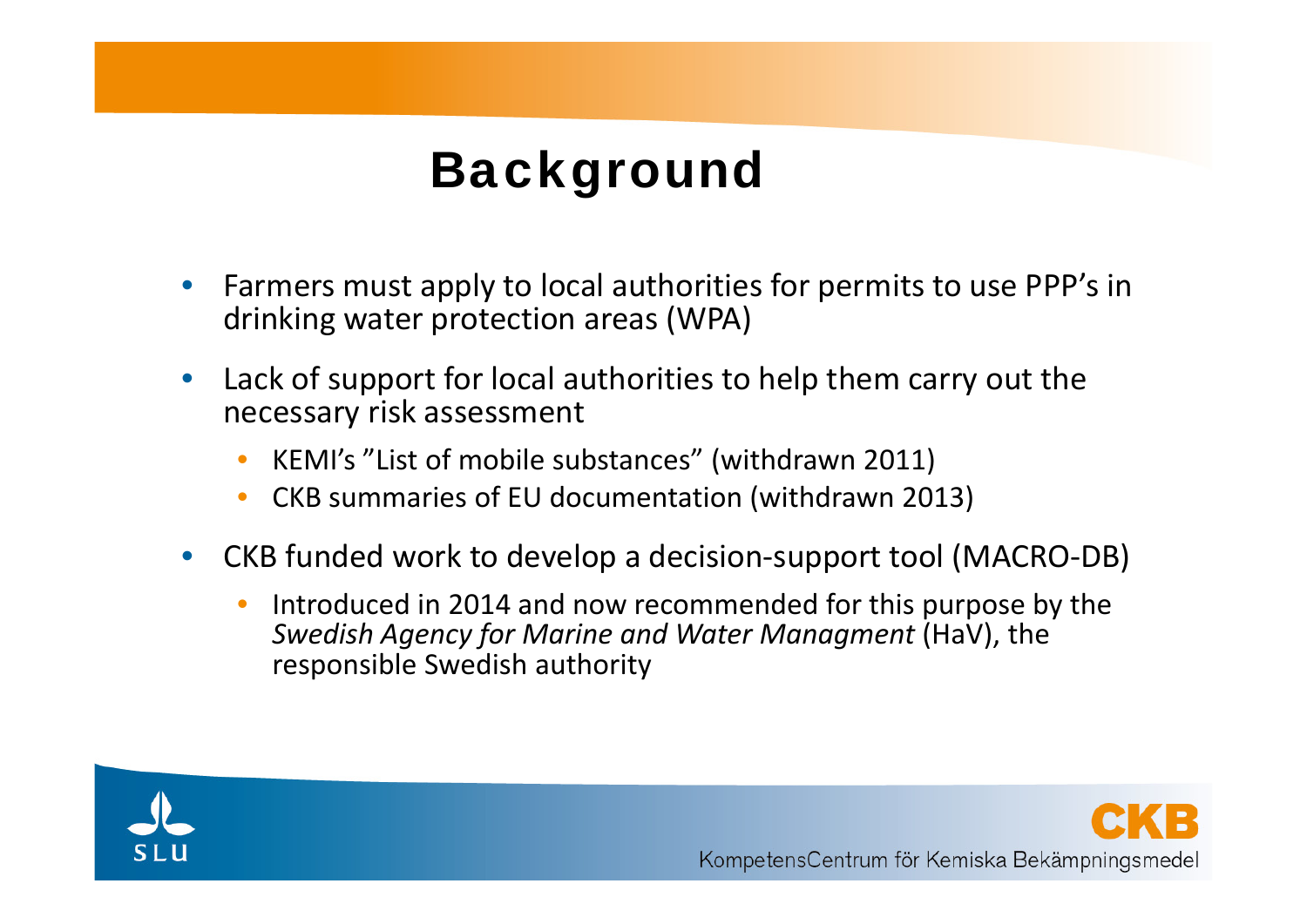#### MACRO-DB : a two-step process



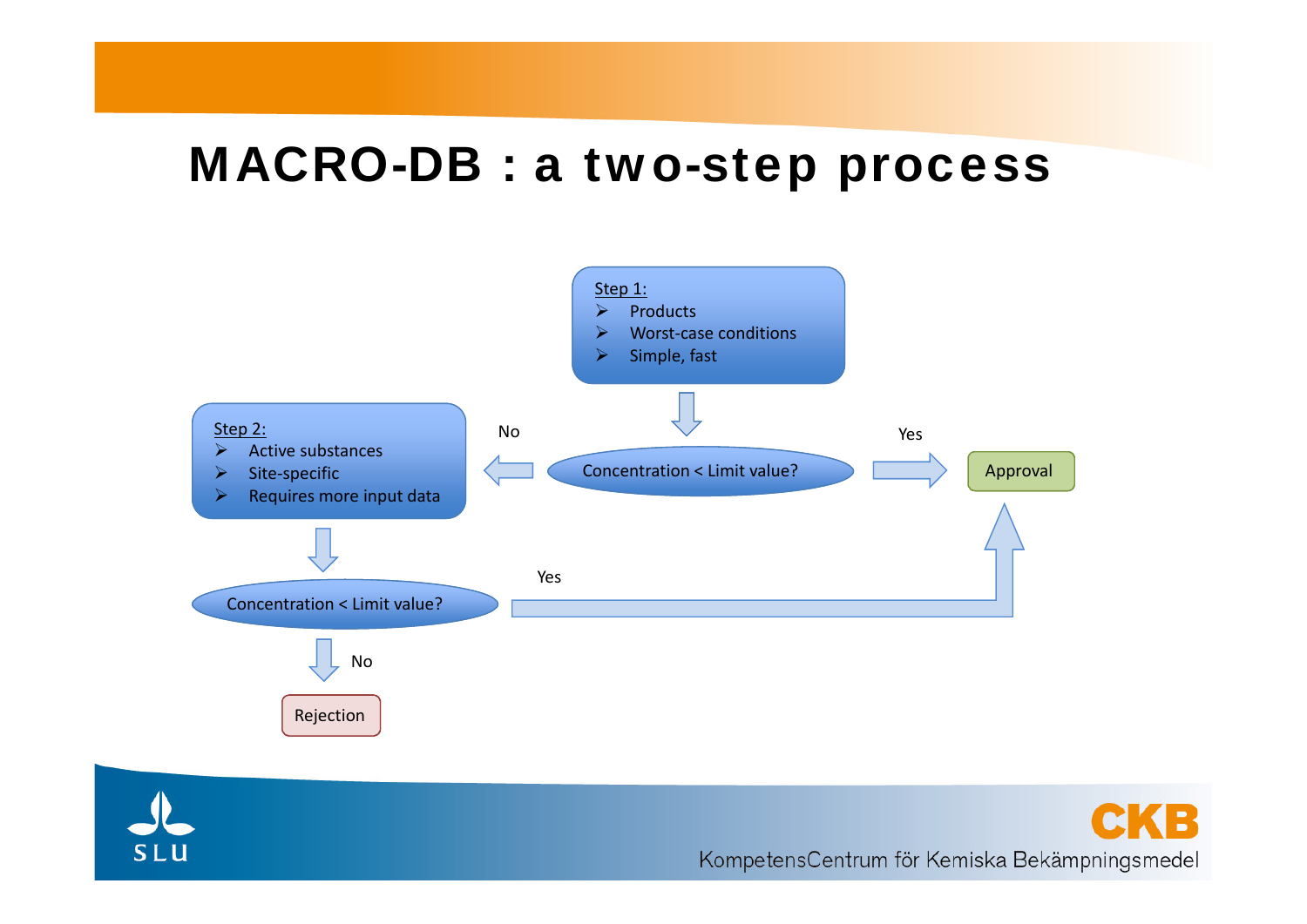

KompetensCentrum för Kemiska Bekämpningsmedel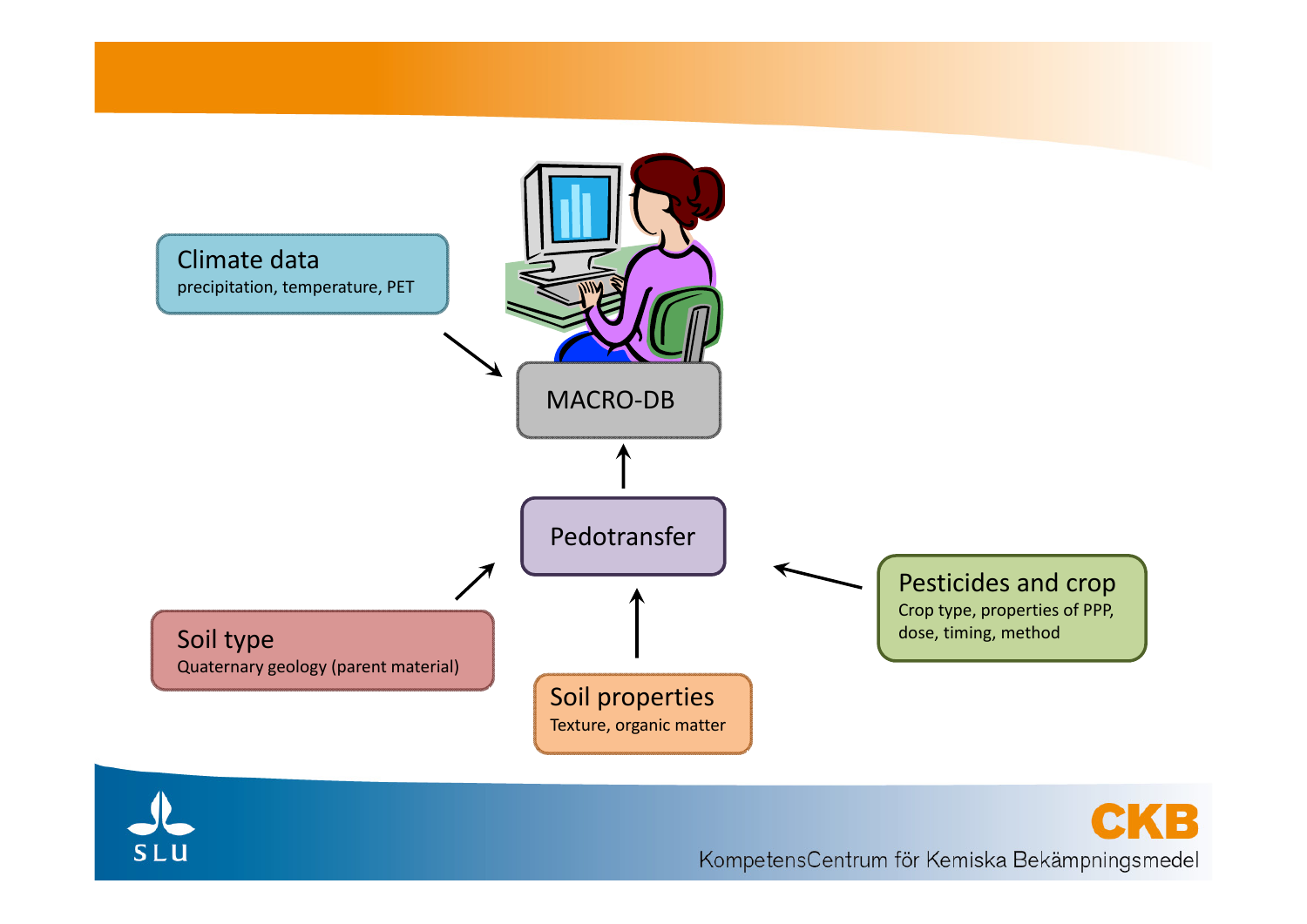# Step 1

- $\bullet$  Fast web application (meta‐model of MACRO‐DB, 'look‐up' tables)
	- • Pre‐run generic 'extreme worst‐case' MACRO‐DB simulations
		- Climate of south‐west Sweden
		- $\bullet$ • Eleven soil types (hydrology/texture):
			- $\bullet$ 5<sup>th</sup>-percentile organic carbon content in topsoil
			- >95<sup>th</sup>-percentile for texture ("clayey" clays and "sandy" sands)
		- •Model (linear adsorption)
- • Only simple input data required
	- •Product, dose and timing
	- •Proportion of arable land
	- •Protection goal (groundwater, surface water or both)
- •• 40 hypothetical pesticides



KompetensCentrum för Kemiska Bekämpningsmedel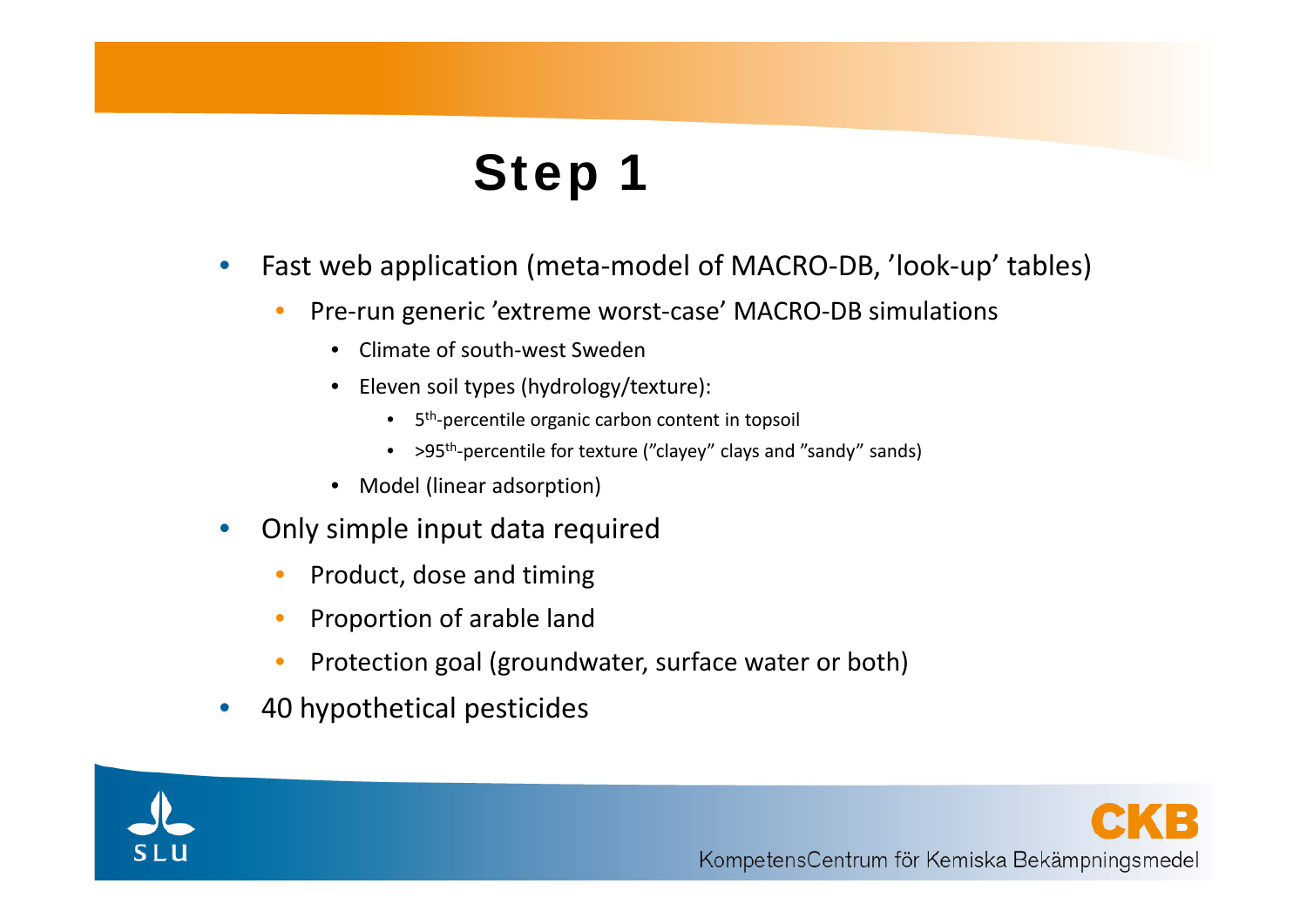



KompetensCentrum för Kemiska Bekämpningsmedel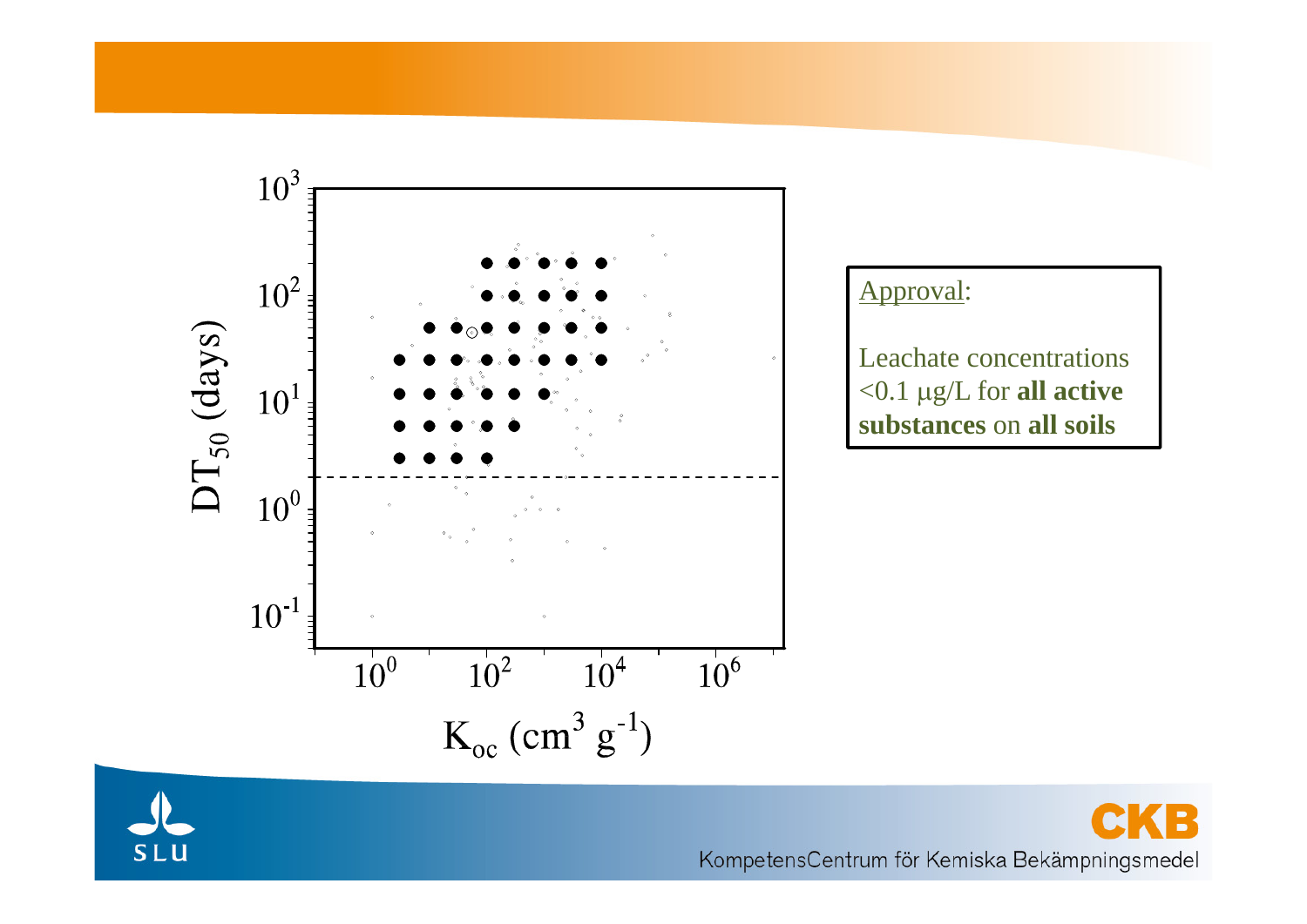# Input data to MACRO-DB

- • Soil type (texture, organic matter)
	- •**•** Local data or national maps
- • Climate (zone)
	- •• 26 years of weather data
		- Precipitation, temperature, potential ET
- •Crop type and proportion of arable land in WPA
- • Substance properties (PPDB database)
	- •*http://sitem.herts.ac.uk/aeru/ppdb/en/index.htm*
- •Applications (method, timing, dose)
- • Parent material (Geological survey maps)
	- • Determines the partitioning between groundwater recharge and discharge to surface water







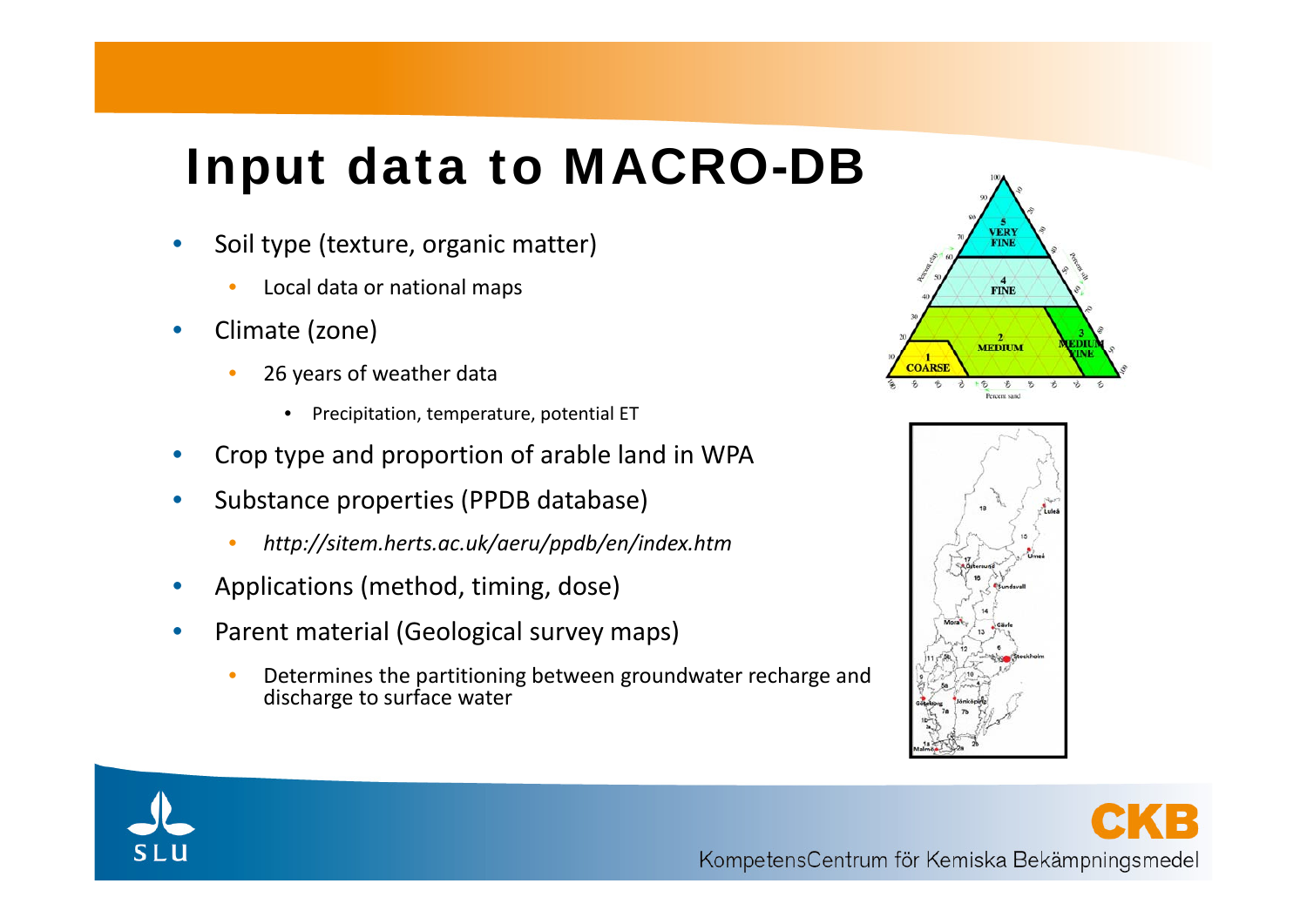#### Parent material and hydrological classes

| <b>Quaternary geology (SGU)</b>       | <b>Subsoil texture</b> | <b>Hydrological class</b> |                          |
|---------------------------------------|------------------------|---------------------------|--------------------------|
|                                       |                        | <b>Drained</b>            | <b>Undrained</b>         |
| Eskers (mainly sand/gravel)           |                        |                           | $\mathbf{1}$             |
| Sedimentary rock                      |                        |                           | $\mathbf{1}$             |
| <b>Moraines</b>                       | Coarse                 | $\qquad \qquad -$         | $\overline{2}$           |
|                                       | medium,<br>medium-fine | 3                         | $\overline{2}$           |
|                                       | Fine                   | 3                         | $\overline{\phantom{0}}$ |
| Crystalline rock                      |                        | $\overline{\phantom{a}}$  | $\overline{3}$           |
| Coarse silt/fine sand, sand or gravel |                        | $\overline{a}$            | $\overline{2}$           |
| Clay/silt sediments                   |                        | 4                         | $\overline{2}$           |
| Organic soils                         |                        | $\overline{4}$            | $\overline{\phantom{0}}$ |
| <b>Alluvial sediments</b>             |                        | $\overline{4}$            |                          |

Red <sup>=</sup> recharge area Blue <sup>=</sup> both recharge and discharge area Green <sup>=</sup> discharge area





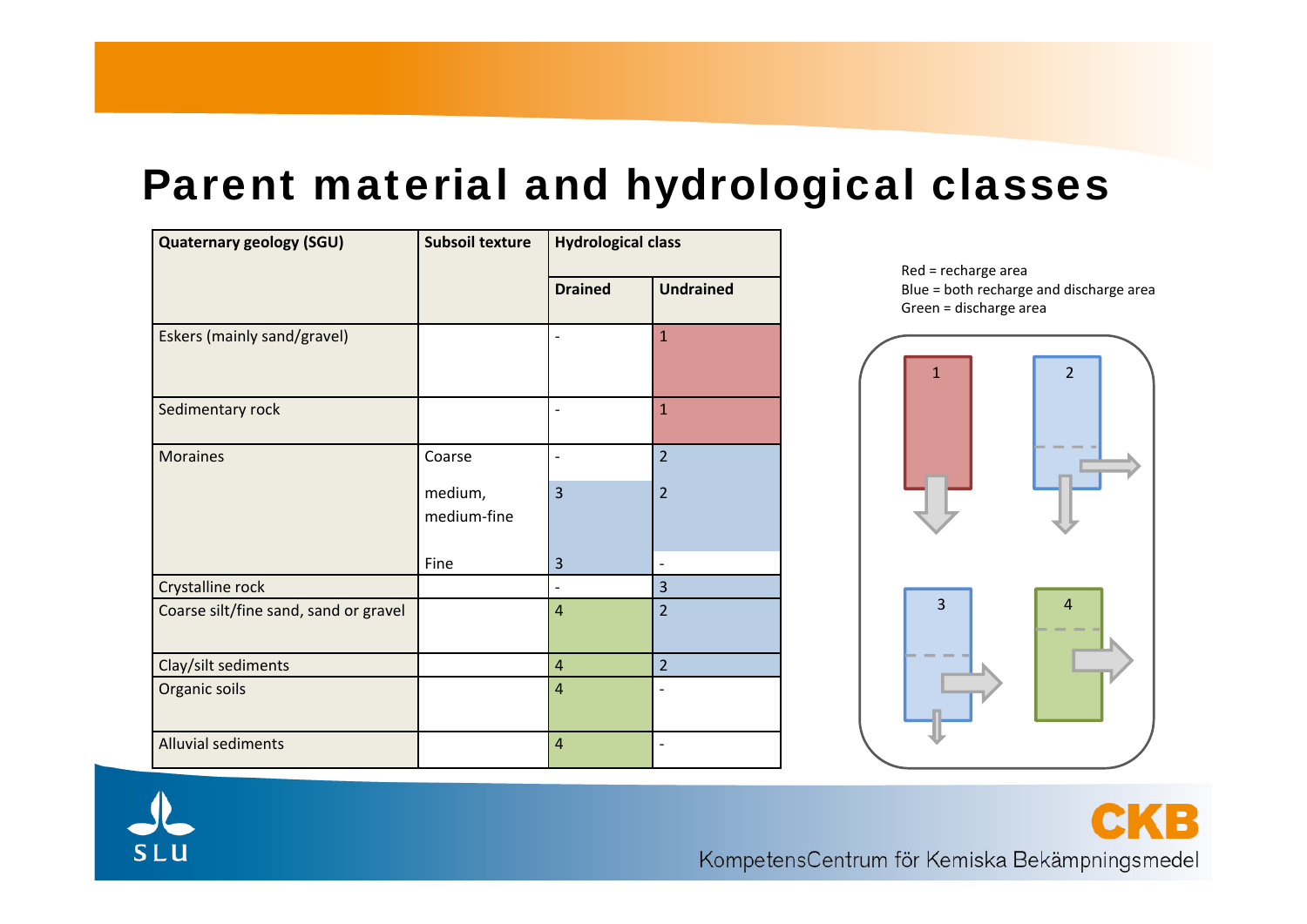## **Outputs**

- Average concentration for 20-year period
	- Excludes 6‐year warm‐up period
	- $\bullet$  < 0.1 µg/L acceptable
- Results have been benchmarked for test simulations for two of the three national groundwater scenarios used for product registration in Sweden



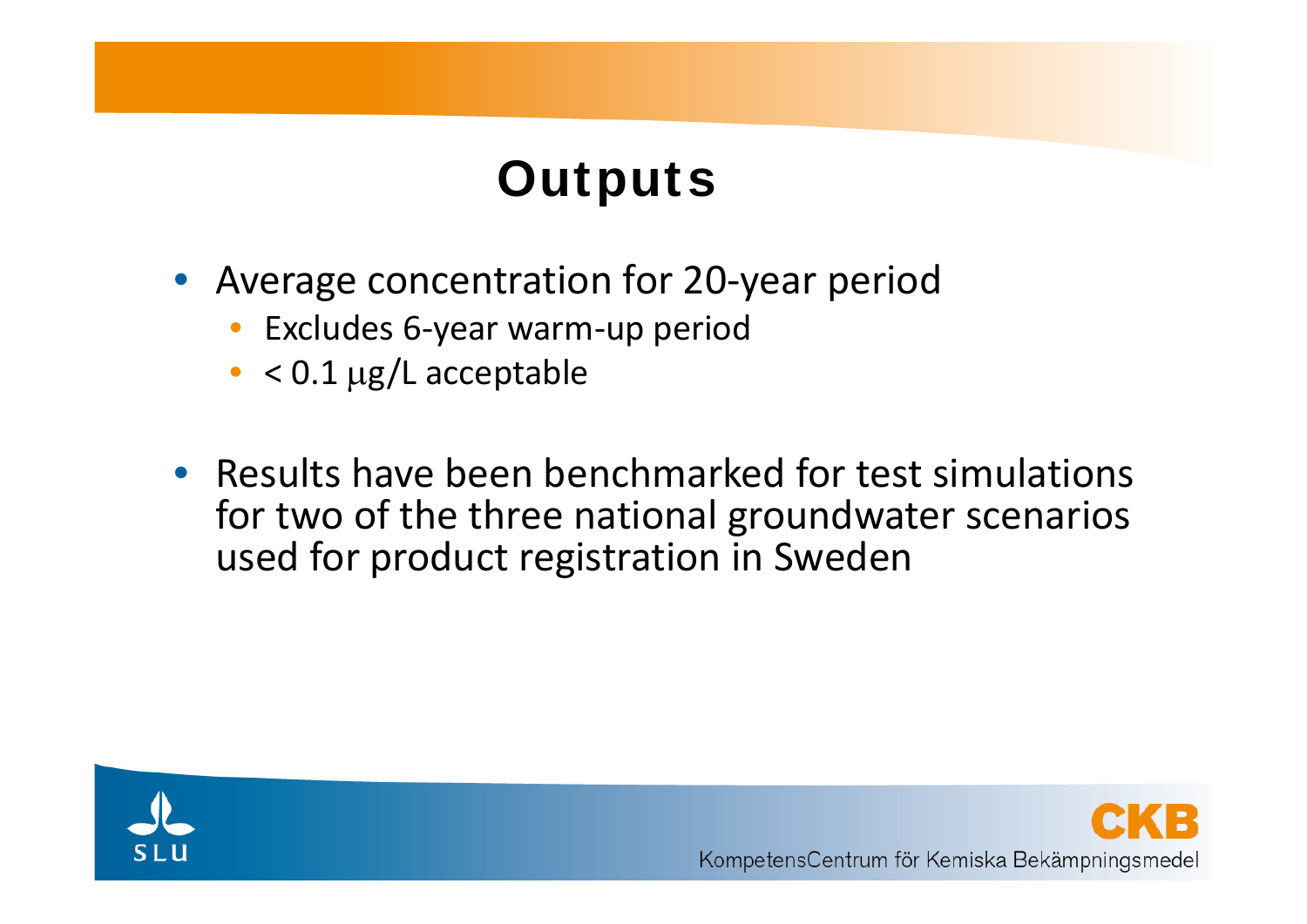# Future prospects (1)

- •• Only ca. 30-40% of product uses pass Step 1
- $\bullet$ • MACRO-DB Step 2 is very time-consuming and costly for both farmers and the local authorities
	- • Especially for large water protection areas (usually for surface water abstraction) with many farmers.
- •• It is important to focus effort where it is likely to be of value
	- •• Dilution is not considered in registration procedures
	- • Can we identify WPA's where dilution would be sufficient to ensure negligible risk, without requiring any additional risk assessment?